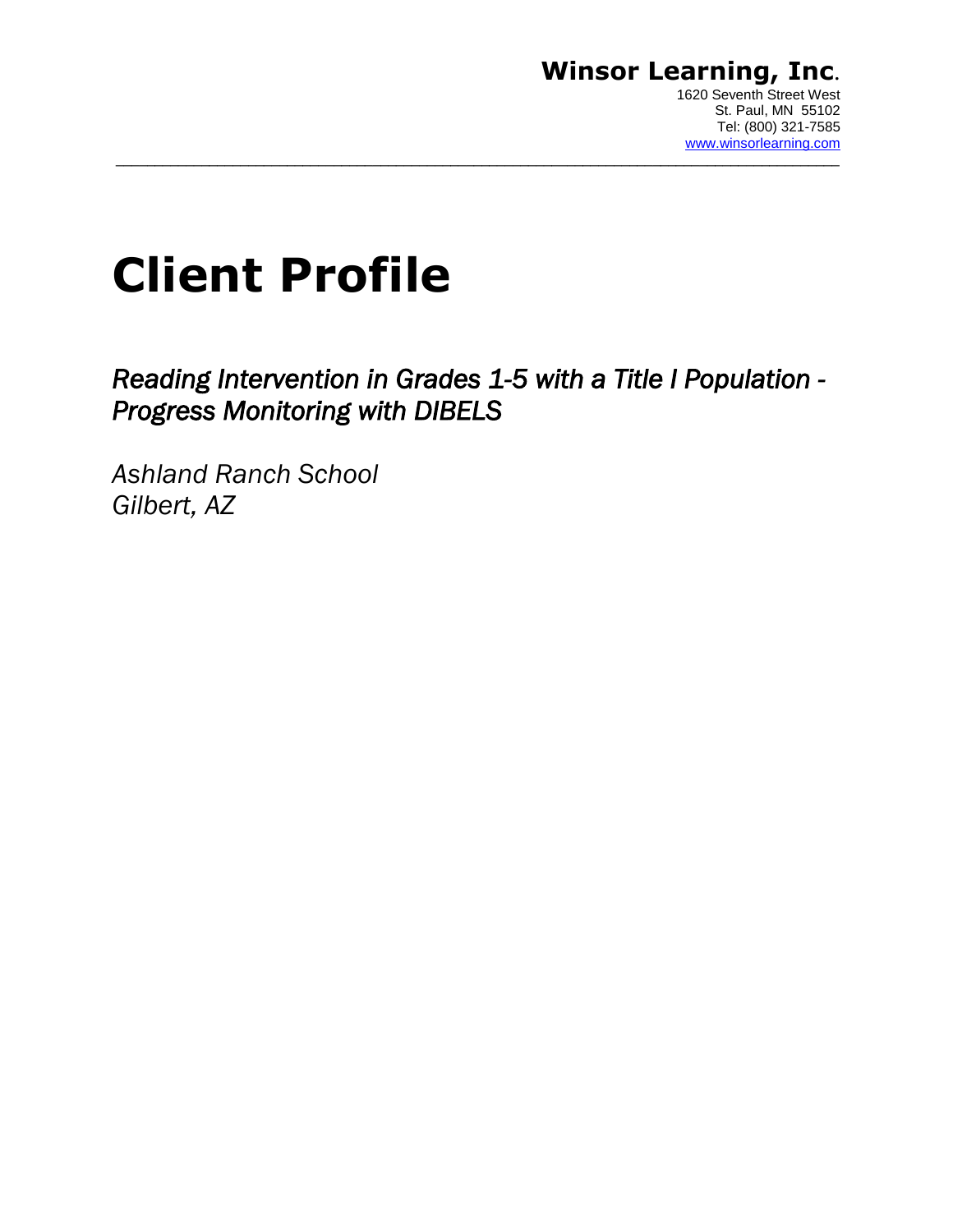# Client Profile

# *Reading Intervention in Grades 1-5 with a Title I Population - Progress Monitoring with DIBELS*

Client: Ashland Ranch School Gilbert School District, Arizona

#### Demographics:

1 Elementary school Grades K-5 32 students represented

Instructional Setting:

Grades 1-5 30-40 minutes per session 3-5 sessions per week Small group (1-6 students)

#### Time Frame:

2006-07 School Year

#### Products and Services Purchased from Winsor Learning:

Each teacher was provided a Sonday System Instructional Materials Kit. Teachers received 2-day initial training on the Sonday System and eight (8) coaching sessions throughout the school year.

#### Progress Monitoring:

2006-07 – DIBELS benchmarks three times per year.

#### Assessment:

DIBELS

#### Results

April 2007 - 90% of Third Grade students using program passed 2006-07 Arizona State Reading Assessment (AIMS).